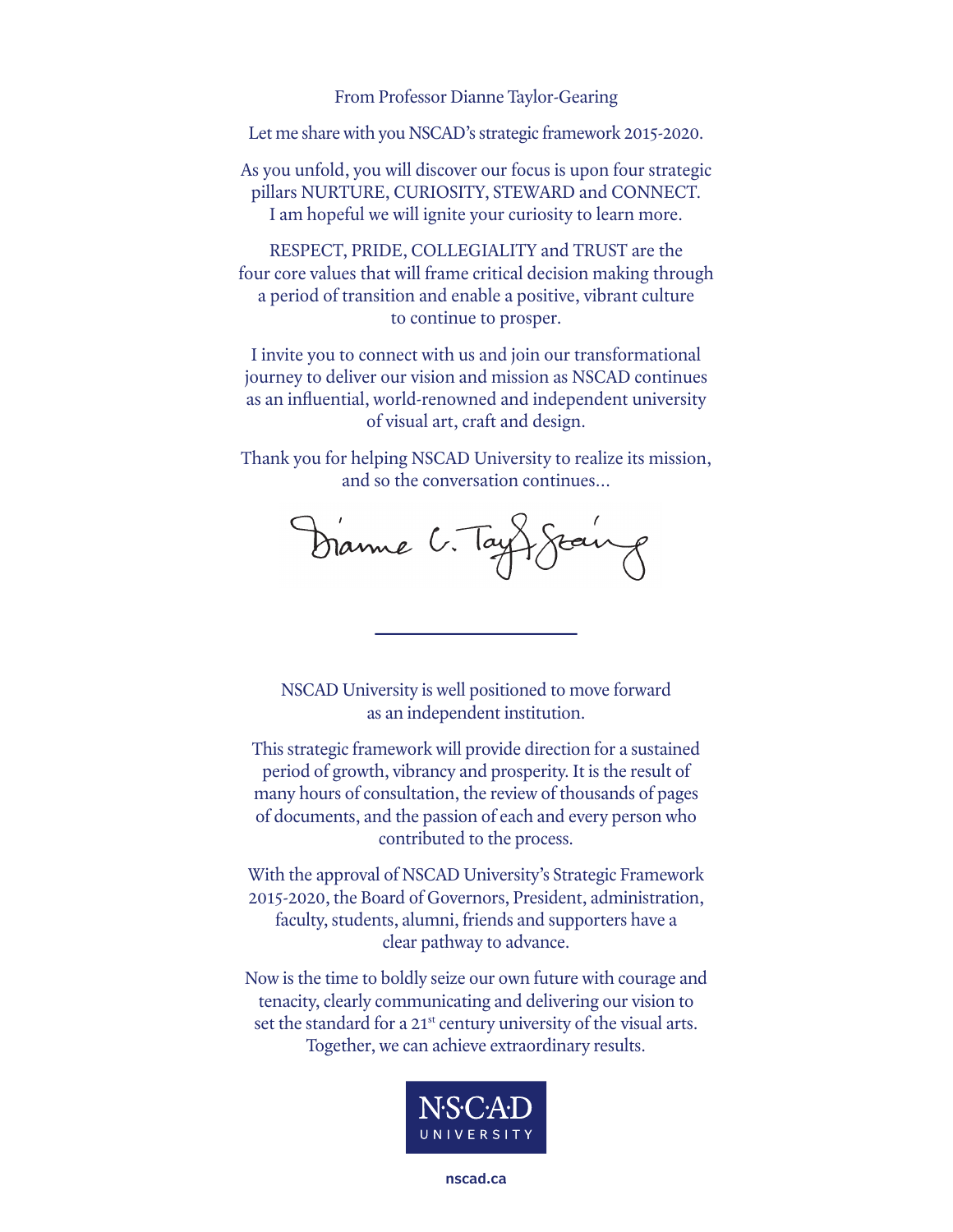

To cultivate critical thinkers—preparing students for post-graduation success as artists, designers, entrepreneurs and creative thinkers.

To mentor and assist passionate faculty/teachers/supporters to deliver cutting-edge curriculum and innovative learning and teaching.

To support our students, faculty and staff for our collective wellbeing.

**Values:** <code>NSCAD</code> r

**ENGAGING WITH THE WORLD AROUND US BY PROACTIVELY REACHING OUT AND CONNECT**  $\frac{1}{2}$ Ó

Students, faculty and staff Students, faculty and staf

Alumni

Friends and Supporters Friends and Supporters

Community Social Engagement Community Social Engagement

Business Relationships and Partners Business Relationships and Partners r un experience de la mentre de la mais de la mais de la mais de la mais de la mais de la mais de la mais de la<br>Les présentations de la mais de la mais de la mais de la mais de la mais de la mais de la mais de la mais de l

the way forward with the four core Values and the four Pillars of NSCAD University's Strategic Framework 2015-2020 **EL G AI LITY PRIDE**

NSCAD

Leading

ssəɔɔns <sub>lɐuoi</sub>ɪnɪiɪsn

**C**

**STEWARD FISCAL RESPONSIBILITY AND A SPIRIT OF INDEPENDENCE**

Asset management—being proactive in ensuring maximum utilization of space and other assets. Planning Performance Management Evergreen

 $\tau$ 

**L O**

r

 $\mathcal{C}_O$  $\varphi$ 

**TR** 

all bungaso que vas de rations

its inspirational long-term

goals

2

 $\rightarrow$ 

# RECTANDING

## **DRIVEN BY INSPIRATION AND CREATIVITY CURIOSITY**

Leading research and practice culture-the desire to think of new options Leading research and practice culture—the desire to think of new options.

 Enterprise—daring to be different and bold. Enterprise-daring to be different and bold

Provincial and global reach-going beyond the confines of NSCAD to Provincial and global reach—going beyond the confines of NSCAD to wherever the answers lie. Creative ideas can build a better world wherever the answers lie. Creative ideas can build a better world.